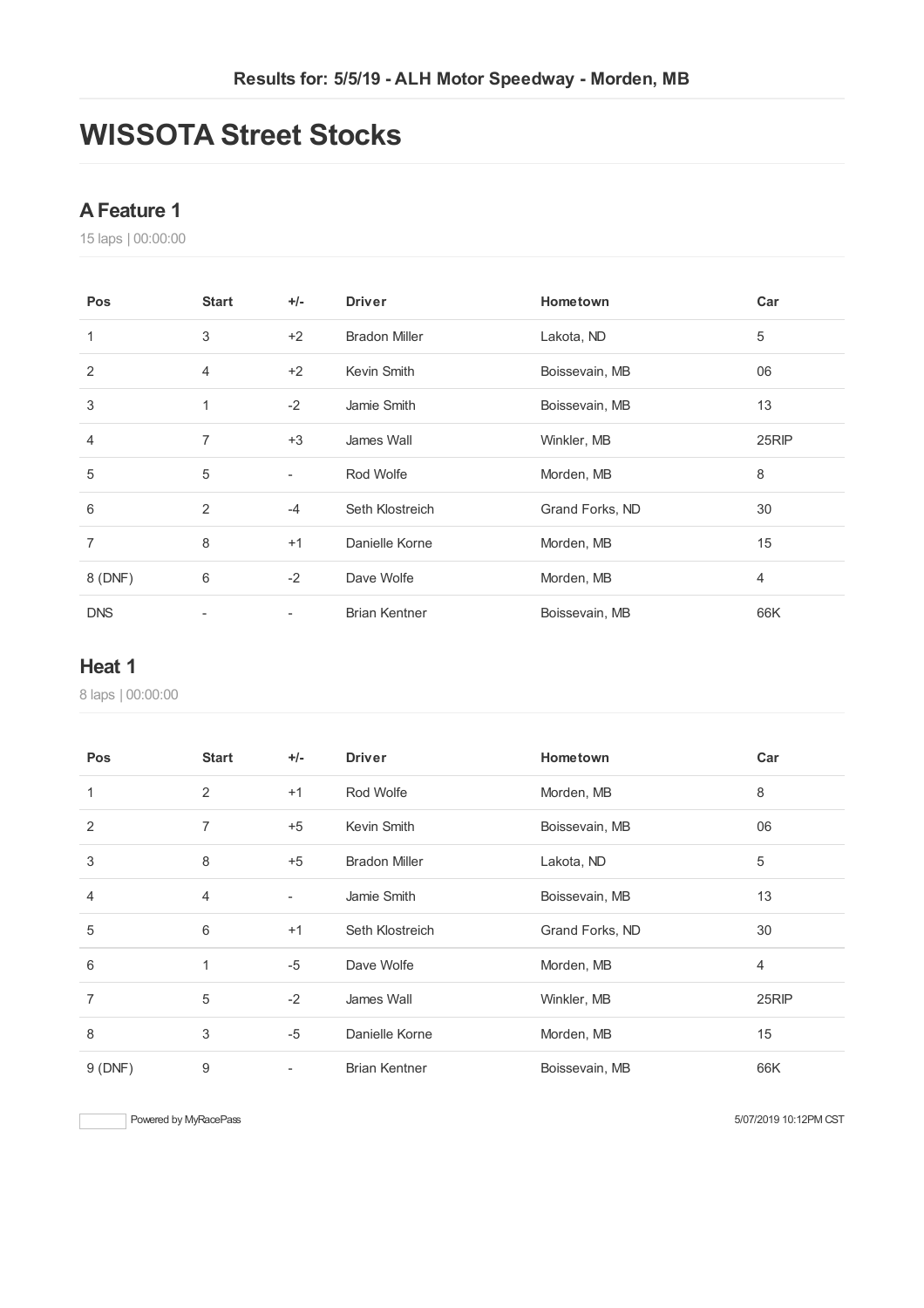# **WISSOTA Modifieds**

## **AFeature 1**

laps | 00:00:00

| Pos            | <b>Start</b>   | $+/-$                    | <b>Driver</b>        | Hometown             | Car             |
|----------------|----------------|--------------------------|----------------------|----------------------|-----------------|
| 1              | 1              | $\overline{\phantom{a}}$ | James Wall           | Winkler, MB          | 25RIP           |
| 2              | 3              | $+1$                     | <b>Scott Greer</b>   | Winnipeg, MB         | 5G              |
| 3              | 5              | $+2$                     | <b>Dustin Strand</b> | East Grand Forks, MN | 71              |
| $\overline{4}$ | 2              | $-2$                     | <b>Tony Caissie</b>  | Winnipeg, MB         | 12 <sup>2</sup> |
| 5              | $\overline{4}$ | $-1$                     | Jerome Guyot         | Fannystelle, MB      | 48              |
| 6              | 9              | $+3$                     | Lee McRae            | Marquette, MB        | 9               |
| 7              | 8              | $+1$                     | Eric Klassen         | Reihnfeld, MB        | 31              |
| 8              | 7              | $-1$                     | <b>Shawn Teunis</b>  | West St. Paul, MB    | 39              |
| 9(DNF)         | 6              | $-3$                     | Ward Imrie           | Winnipeg, MB         | <b>10W</b>      |

#### **Heat 1**

laps | 00:00:00

| Pos            | <b>Start</b>   | $+/-$                    | <b>Driver</b>       | Hometown             | Car   |
|----------------|----------------|--------------------------|---------------------|----------------------|-------|
| $\mathbf{1}$   | 1              | $\overline{\phantom{a}}$ | James Wall          | Winkler, MB          | 25RIP |
| 2              | $\overline{7}$ | $+5$                     | Dustin Strand       | East Grand Forks, MN | 71    |
| 3              | 3              | $\overline{\phantom{a}}$ | Jerome Guyot        | Fannystelle, MB      | 48    |
| $\overline{4}$ | 5              | $+1$                     | <b>Tony Caissie</b> | Winnipeg, MB         | 12    |
| 5              | 9              | $+4$                     | <b>Scott Greer</b>  | Winnipeg, MB         | 5G    |
| 6              | 8              | $+2$                     | Ward Imrie          | Winnipeg, MB         | 10W   |
| $\overline{7}$ | 6              | $-1$                     | <b>Shawn Teunis</b> | West St. Paul, MB    | 39    |
| 8              | $\overline{4}$ | $-4$                     | Eric Klassen        | Reihnfeld, MB        | 31    |
| 9(DNF)         | 2              | $-7$                     | Lee McRae           | Marquette, MB        | 9     |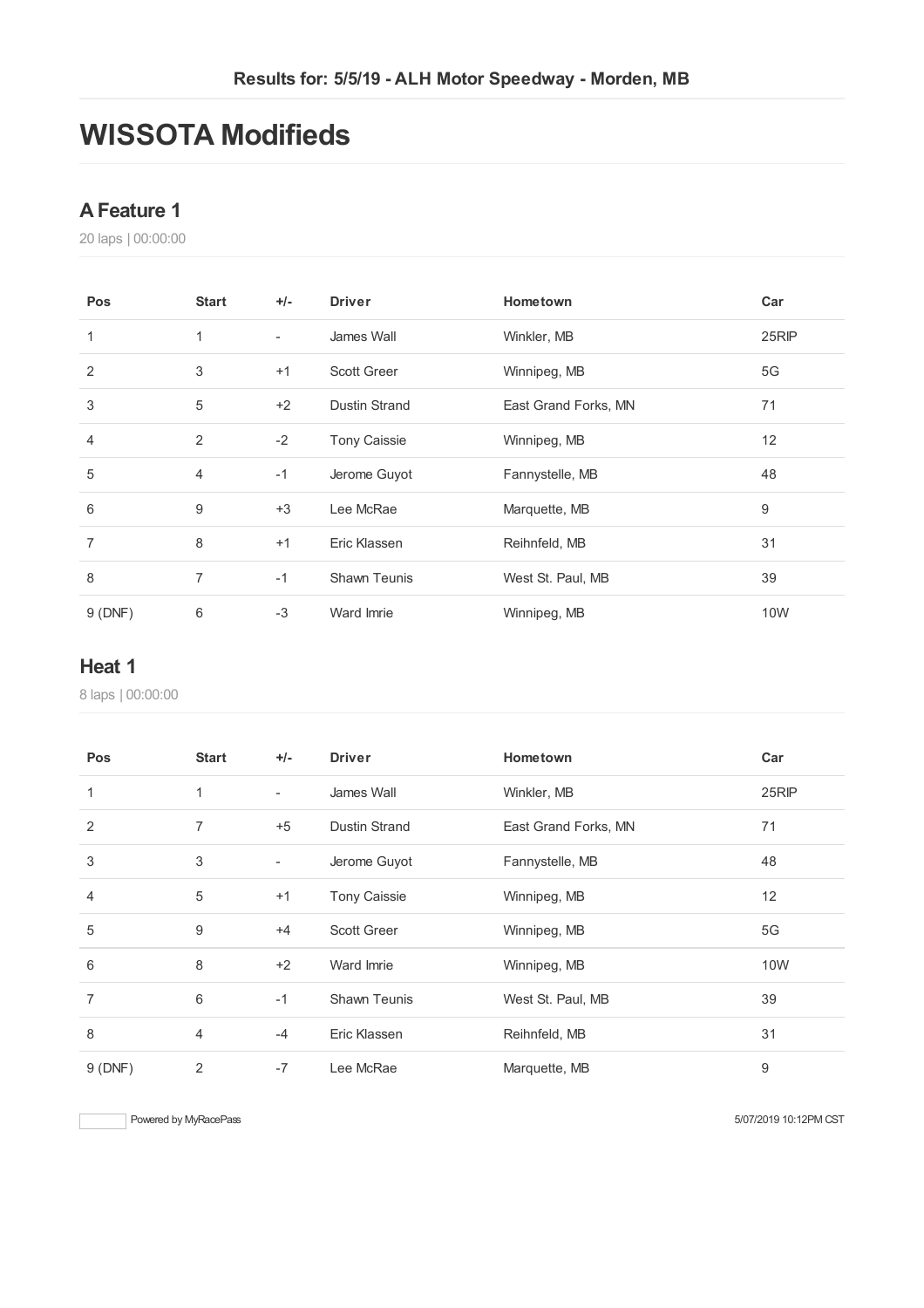# **Pure Stocks**

### **AFeature 1**

laps | 00:00:00

| Pos            | <b>Start</b>   | $+/-$                    | <b>Driver</b>          | Hometown          | Car |
|----------------|----------------|--------------------------|------------------------|-------------------|-----|
| 1              | 2              | $+1$                     | <b>Brian Bellew</b>    | Killarney, MB     | 30K |
| $\overline{2}$ | 1              | $-1$                     | Kevin Smith            | Boissevain, MB    | 222 |
| 3              | 10             | $+7$                     | Al Unger               | Morden, MB        | 95  |
| 4              | 4              | $\overline{\phantom{a}}$ | Shayne Hildebrand      | Morden, MB        | 38  |
| 5              | $\sqrt{5}$     | $\overline{\phantom{a}}$ | Jimmy Klassen          | Morden, MB        | 7   |
| 6              | 9              | $+3$                     | Dean Miljure           | Winnipeg, Man, MB | 71  |
| $\overline{7}$ | 8              | $+1$                     | Michael Copp           | Cooks Creek, MB   | 46C |
| 8              | 13             | $+5$                     | Devon Gable            | Rolla, ND         | 66  |
| 9              | 11             | $+2$                     | <b>Dennis Peters</b>   | Thornhill, MB     | 29  |
| 10 (DNF)       | $\overline{7}$ | $-3$                     | <b>Jeff Gillies</b>    | Killarney, MB     | 7G  |
| 11 (DNF)       | $\,3$          | -8                       | <b>Blayne Klassen</b>  | Morden, MB        | 60  |
| 12 (DNF)       | 12             | $\overline{\phantom{a}}$ | <b>Bryson Cuvelier</b> | Killarney, MB     | 66C |
| 13 (DNF)       | 6              | $-7$                     | Tommy Fehr             | Winkler, MB       | 21F |

#### **Heat 1**

laps | 00:00:00

| Pos     | <b>Start</b>   | $+/-$                    | <b>Driver</b>       | Hometown          | Car |
|---------|----------------|--------------------------|---------------------|-------------------|-----|
|         | $\overline{4}$ | $+3$                     | <b>Jeff Gillies</b> | Killarney, MB     | 7G  |
| 2       | 3              | $+1$                     | Michael Copp        | Cooks Creek, MB   | 46C |
| 3       | 7              | $+4$                     | Tommy Fehr          | Winkler, MB       | 21F |
| 4       | 2              | $-2$                     | Shayne Hildebrand   | Morden, MB        | 38  |
| 5       | 5              | $\overline{\phantom{a}}$ | Dean Miljure        | Winnipeg, Man, MB | 71  |
| 6       | 1              | $-5$                     | Dennis Peters       | Thornhill, MB     | 29  |
| 7 (DNF) | 6              | $-1$                     | Devon Gable         | Rolla, ND         | 66  |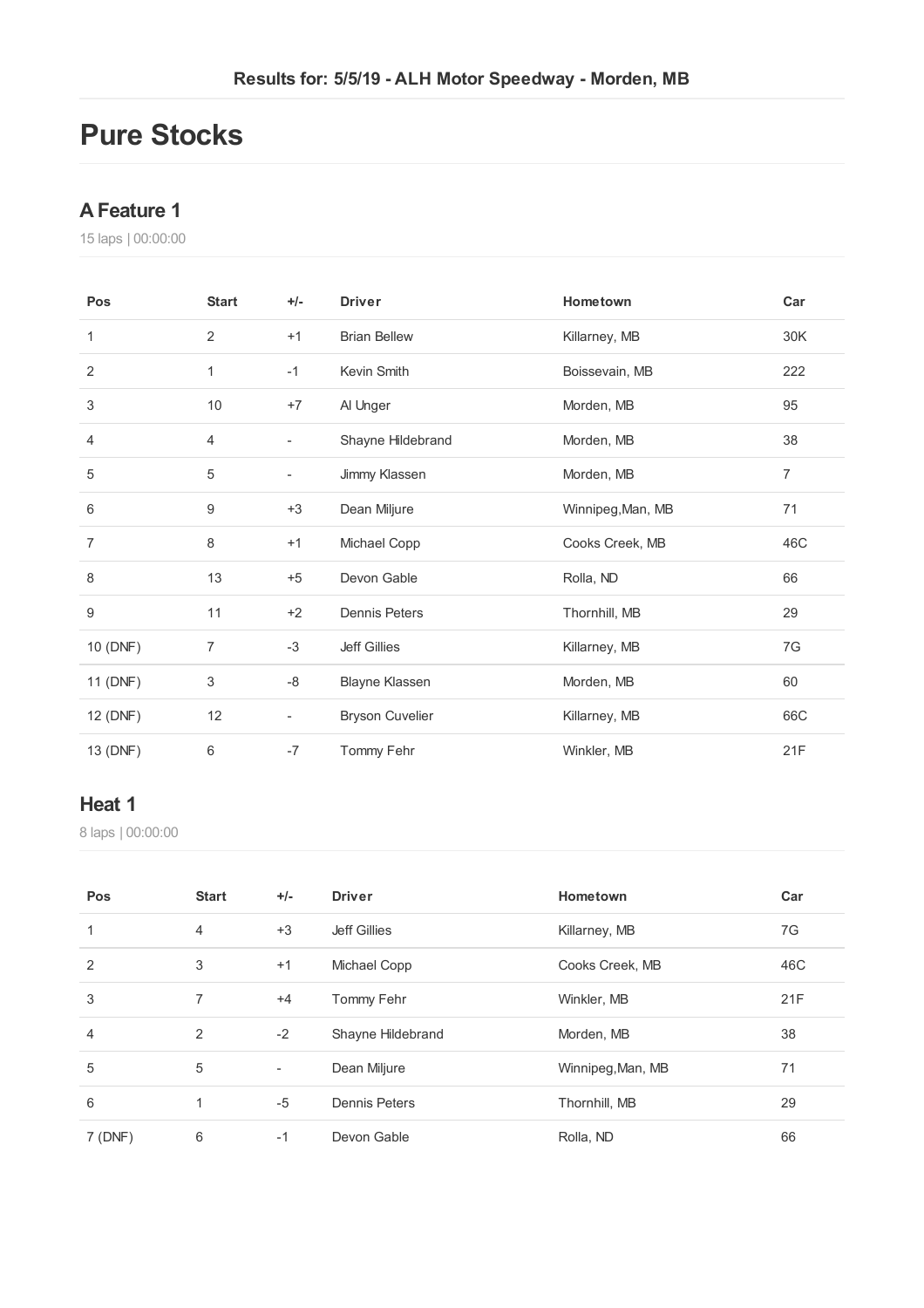# **Heat 2**

laps | 00:00:00

| Pos           | <b>Start</b>   | $+/-$                    | <b>Driver</b>          | Hometown       | Car |
|---------------|----------------|--------------------------|------------------------|----------------|-----|
| 1             | $\mathbf{1}$   | $\overline{\phantom{a}}$ | <b>Blayne Klassen</b>  | Morden, MB     | 60  |
| $\mathcal{P}$ | 5              | $+3$                     | Kevin Smith            | Boissevain, MB | 222 |
| 3             | 3              | $\overline{\phantom{a}}$ | <b>Brian Bellew</b>    | Killarney, MB  | 30K |
| 4             | $\overline{4}$ | ۰                        | Jimmy Klassen          | Morden, MB     | 7   |
| 5             | 6              | $+1$                     | Al Unger               | Morden, MB     | 95  |
| 6             | 2              | $-4$                     | <b>Bryson Cuvelier</b> | Killarney, MB  | 66C |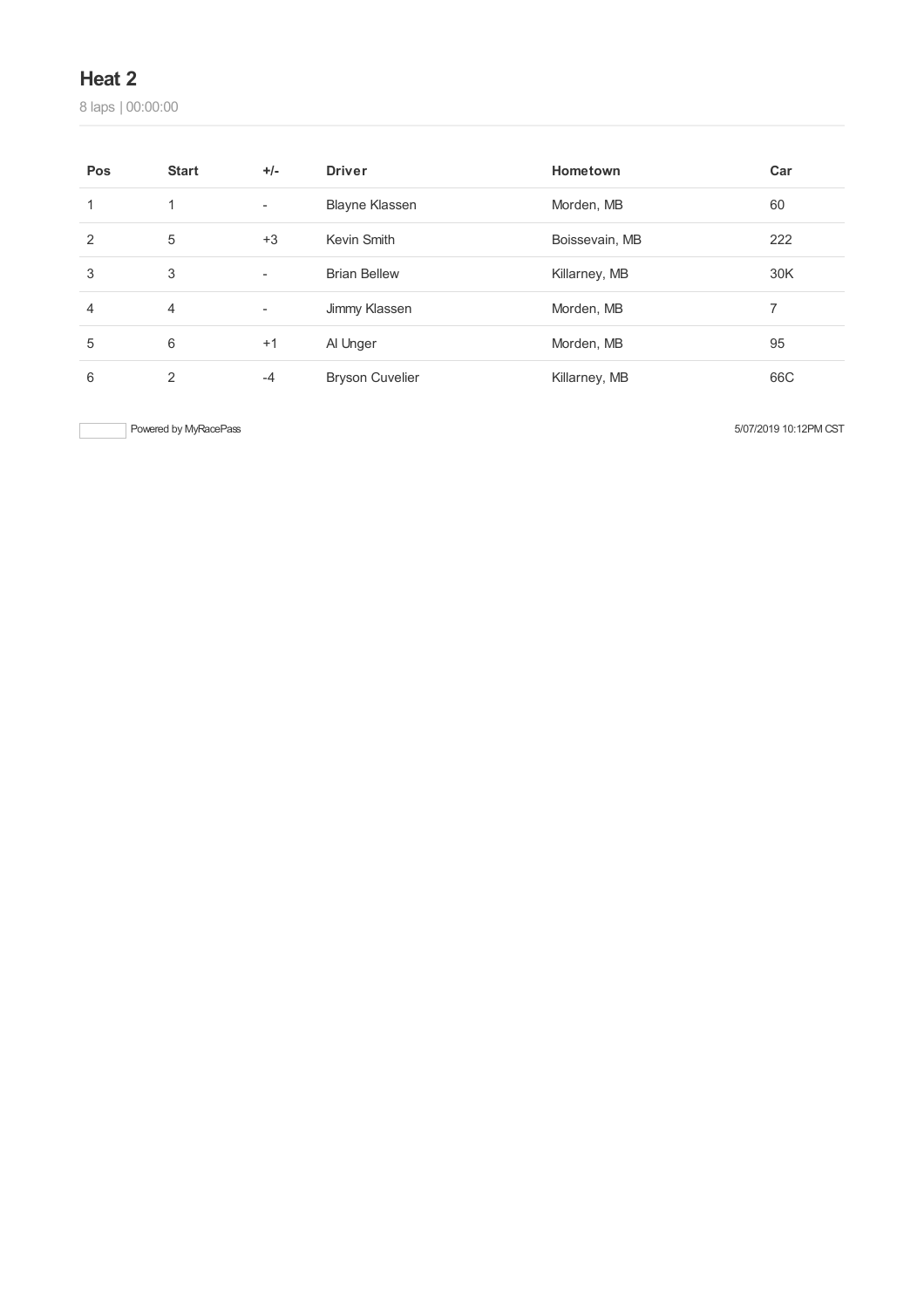# **WISSOTA Midwest Modifieds**

## **AFeature 1**

laps | 00:00:00

| Pos            | <b>Start</b>   | $+/-$                    | <b>Driver</b>           | Hometown        | Car            |
|----------------|----------------|--------------------------|-------------------------|-----------------|----------------|
| 1              | $\overline{4}$ | $+3$                     | <b>Austin Hunter</b>    | Winnipeg, MB    | 44             |
| $\overline{2}$ | 2              | $\overline{\phantom{a}}$ | <b>Austin Overwater</b> | Winnipeg, MB    | 33A            |
| 3              | 11             | $+8$                     | <b>Grant Hall</b>       | Brandon, MB     | 4H             |
| 4              | 10             | $+6$                     | <b>Brandon Wieler</b>   | Winkler, MB     | 99W            |
| 5              | 8              | $+3$                     | Brenden Luschinski      | Headingley, MB  | 16             |
| 6              | $\overline{7}$ | $+1$                     | Murray Kozie            | Headingley, MB  | 55             |
| $\overline{7}$ | 3              | $-4$                     | <b>Ted Doell</b>        | Carman, MB      | 95             |
| 8              | 14             | $+6$                     | <b>Tyler Doell</b>      | Carman, MB      | 8              |
| 9              | 5              | $-4$                     | Nathan Reynolds         | Hoople, ND      | 6R             |
| 10             | 16             | $+6$                     | <b>Brandon Rehill</b>   | St. Andrews, MB | 4B             |
| 11             | 13             | $+2$                     | Dylan McCaughan         | Winnipeg, MB    | 77X            |
| 12             | 17             | $+5$                     | <b>Brody Pritchard</b>  | Carman, MB      | 17             |
| 13             | 6              | $-7$                     | <b>Bailey Cousins</b>   | Morden, MB      | 7B             |
| 14 (DNF)       | 1              | $-13$                    | Gary Unrau              | Roland, MB      | 18             |
| 15 (DNF)       | 9              | $-6$                     | Ethan Friesen           | Landmark, MB    | E <sub>3</sub> |
| 16 (DNF)       | 15             | $-1$                     | Dave Wilks              | Headingley, MB  | $\overline{2}$ |
| 17 (DNF)       | 12             | $-5$                     | Derek Unrau             | Roland, MB      | 59             |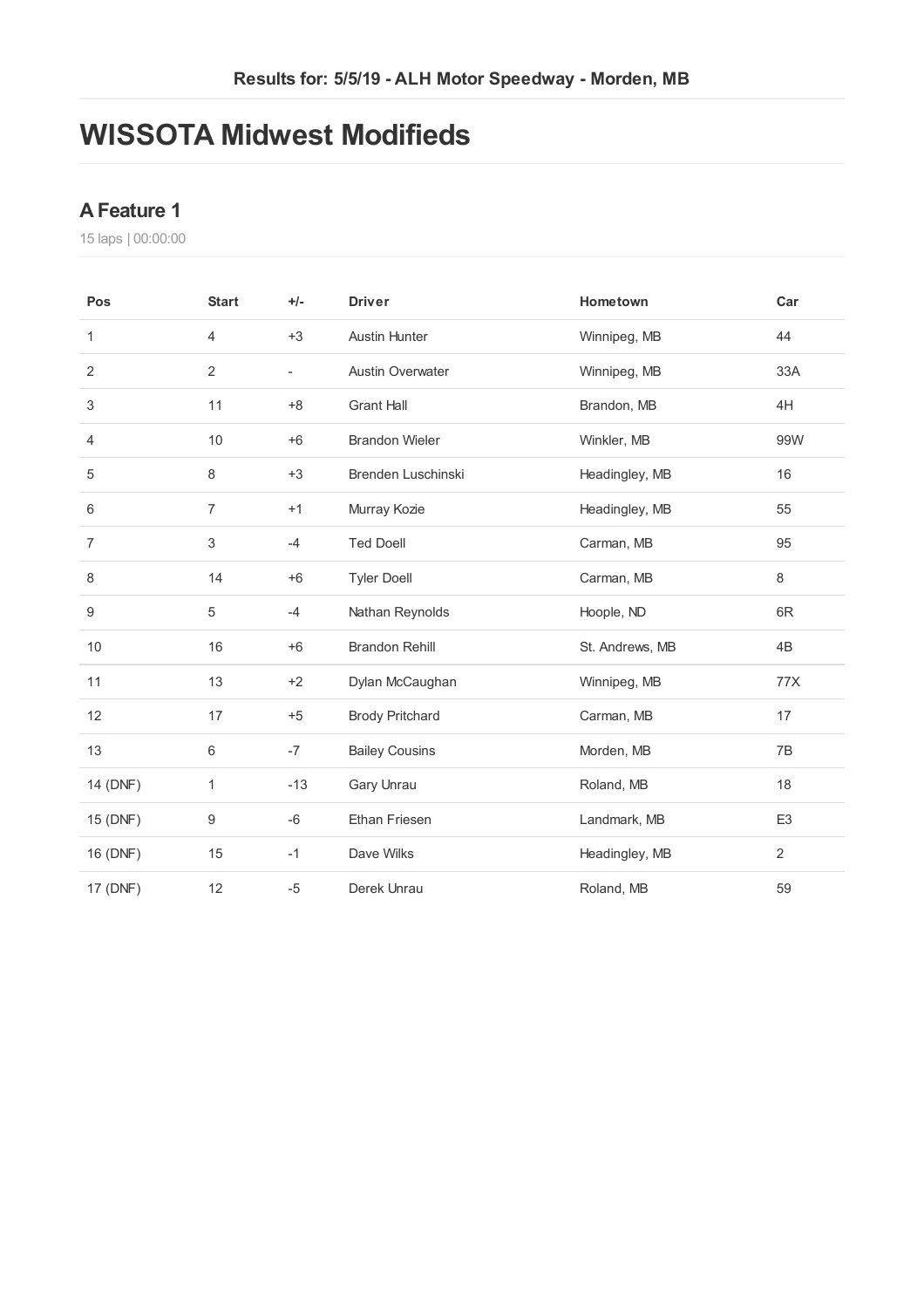# **Heat 1**

laps | 00:00:00

| Pos    | <b>Start</b> | $+/-$                    | <b>Driver</b>          | Hometown        | Car |
|--------|--------------|--------------------------|------------------------|-----------------|-----|
| 1      | 2            | $+1$                     | Gary Unrau             | Roland, MB      | 18  |
| 2      | 1            | $-1$                     | <b>Ted Doell</b>       | Carman, MB      | 95  |
| 3      | 3            | $\overline{\phantom{a}}$ | Murray Kozie           | Headingley, MB  | 55  |
| 4      | 5            | $+1$                     | <b>Brandon Wieler</b>  | Winkler, MB     | 99W |
| 5(DNF) | 6            | $+1$                     | <b>Brandon Rehill</b>  | St. Andrews, MB | 4B  |
| 6(DNF) | 4            | $-2$                     | <b>Brody Pritchard</b> | Carman, MB      | 17  |

# **Heat 2**

laps | 00:00:00

| Pos | <b>Start</b> | $+/-$ | <b>Driver</b>           | Hometown     | Car            |
|-----|--------------|-------|-------------------------|--------------|----------------|
| 1   | 3            | $+2$  | Nathan Reynolds         | Hoople, ND   | 6R             |
| 2   | 5            | $+3$  | <b>Austin Overwater</b> | Winnipeg, MB | 33A            |
| 3   |              | $-2$  | Ethan Friesen           | Landmark, MB | E <sub>3</sub> |
| 4   | 2            | $-2$  | <b>Grant Hall</b>       | Brandon, MB  | 4H             |
| 5   | 4            | -1    | Dylan McCaughan         | Winnipeg, MB | 77X            |

# **Heat 3**

laps | 00:00:00

| Pos | <b>Start</b>   | $+/-$ | <b>Driver</b>         | Hometown       | Car |
|-----|----------------|-------|-----------------------|----------------|-----|
|     | 1              | ٠     | <b>Austin Hunter</b>  | Winnipeg, MB   | 44  |
| 2   | 3              | $+1$  | <b>Bailey Cousins</b> | Morden, MB     | 7B  |
| 3   | 5              | $+2$  | Brenden Luschinski    | Headingley, MB | 16  |
| 4   | 2              | $-2$  | Derek Unrau           | Roland, MB     | 59  |
| 5   | $\overline{4}$ | $-1$  | <b>Tyler Doell</b>    | Carman, MB     | 8   |
| 6   | 6              |       | Dave Wilks            | Headingley, MB | 2   |

Powered by MyRacePass **Figure 2018 Powered by MyRacePass** 5/07/2019 10:12PM CST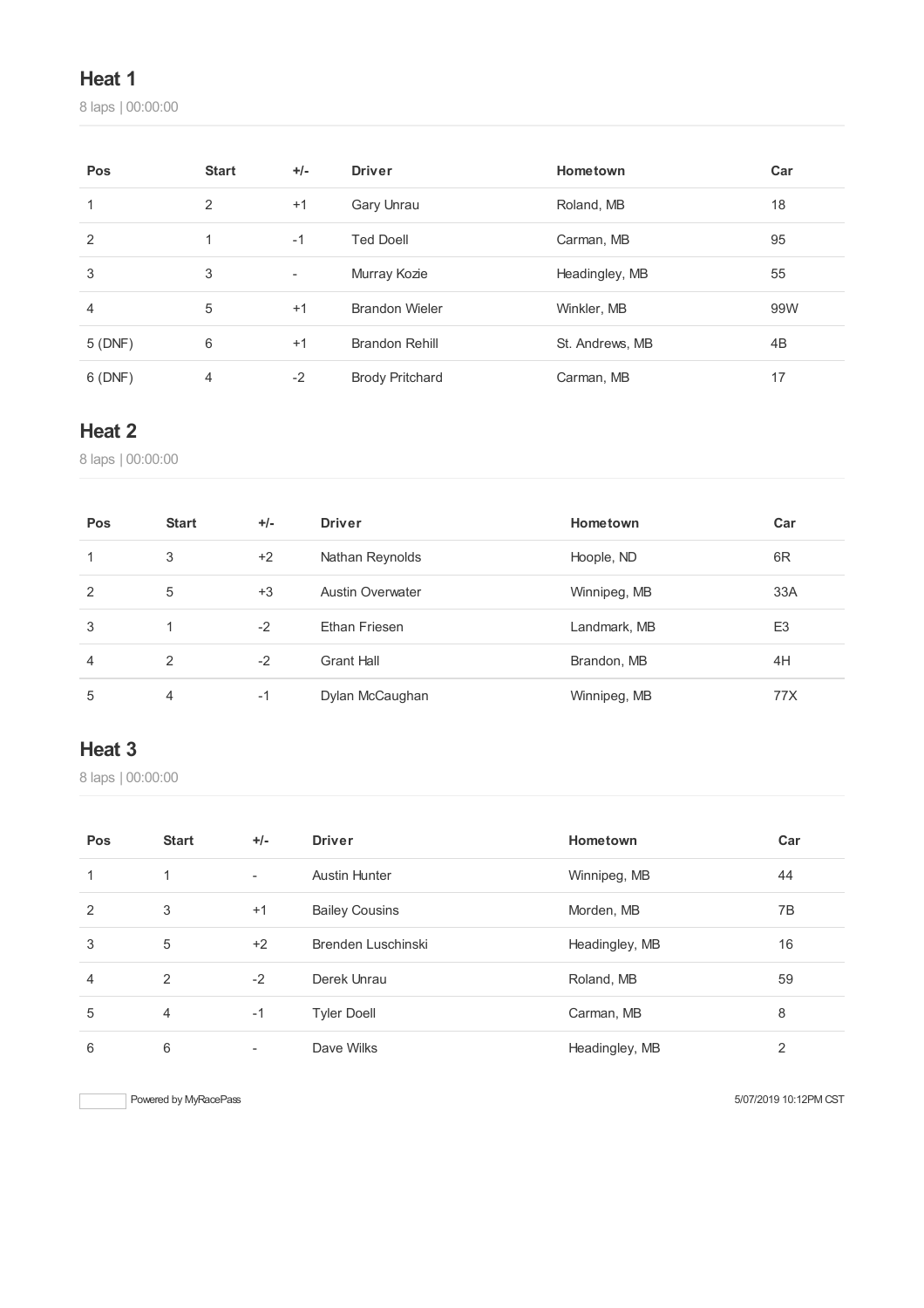# **4 Cylinder**

# **AFeature 1**

15 laps | 00:00:00

| Pos | <b>Start</b> | $+/-$                    | <b>Driver</b>   | Hometown     | Car |
|-----|--------------|--------------------------|-----------------|--------------|-----|
|     | 3            | +2                       | Ryan Roeland    | Winnipeg, MB | 27  |
| 2   |              | $\overline{\phantom{0}}$ | Cassandra Worms | Morden, MB   | 29X |
| 3   |              | $-2$                     | Morghann Gable  | Mylo, ND     | 26  |

## **Heat 1**

8 laps | 00:00:00

| Pos | <b>Start</b>  | $+/-$  | <b>Driver</b>   | Hometown     | Car |
|-----|---------------|--------|-----------------|--------------|-----|
|     |               | $\sim$ | Ryan Roeland    | Winnipeg, MB | 27  |
| 2   | 3             | $+1$   | Cassandra Worms | Morden, MB   | 29X |
| 3   | $\mathcal{P}$ | -1     | Morghann Gable  | Mylo, ND     | 26  |

Powered by MyRacePass 600 and the state of the state of the S/07/2019 10:12PM CST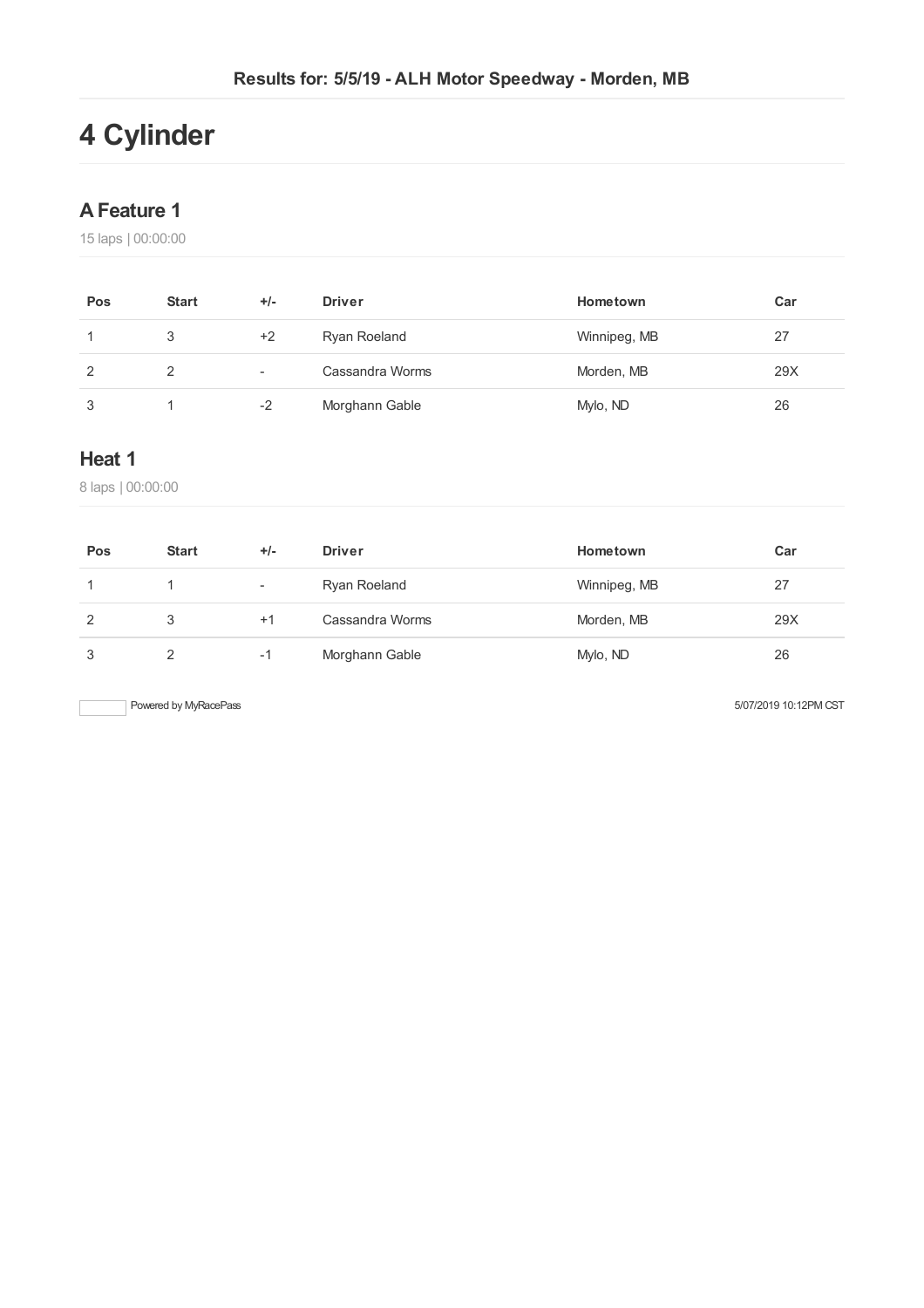# **Slingshots**

### **AFeature 1**

laps | 00:00:00

| Pos | <b>Start</b>   | $+/-$ | <b>Driver</b>         | Hometown            | Car   |
|-----|----------------|-------|-----------------------|---------------------|-------|
|     | 2              | $+1$  | Ryder Raynard         | Estevan, SK         | 18    |
| 2   | 3              | $+1$  | Sierra Staff          | East Saint Paul, MB |       |
| 3   | 1              | $-2$  | <b>Brooke Cousins</b> | Morden, MB          | LIL36 |
| 4   | 5              | $+1$  | Cyrus Falk            | <b>GRETNA, MB</b>   | 9     |
| 5   | $\overline{4}$ | $-1$  | Amy Doell             | Carman, MB          | 4     |
| 6   | 6              | ۰     | Ezra Doell            | Carman, MB          | 8     |

## **Heat 1**

laps | 00:00:00

| Pos            | <b>Start</b>   | $+/-$                    | <b>Driver</b>         | Hometown            | Car   |
|----------------|----------------|--------------------------|-----------------------|---------------------|-------|
| 1              | 6              | $+5$                     | Ryder Raynard         | Estevan, SK         | 18    |
| 2              | 2              | $\overline{\phantom{a}}$ | Sierra Staff          | East Saint Paul, MB | 7     |
| 3              | 3              | $\overline{\phantom{a}}$ | <b>Brooke Cousins</b> | Morden, MB          | LIL36 |
| $\overline{4}$ |                | $-3$                     | Amy Doell             | Carman, MB          | 4     |
| 5(DNF)         | $\overline{4}$ | $-1$                     | Cyrus Falk            | <b>GRETNA, MB</b>   | 9     |
| 6(DNF)         | 5              | $-1$                     | Ezra Doell            | Carman, MB          | 8     |

Powered by MyRacePass 600 and the state of the state of the state of the SV07/2019 10:12PM CST